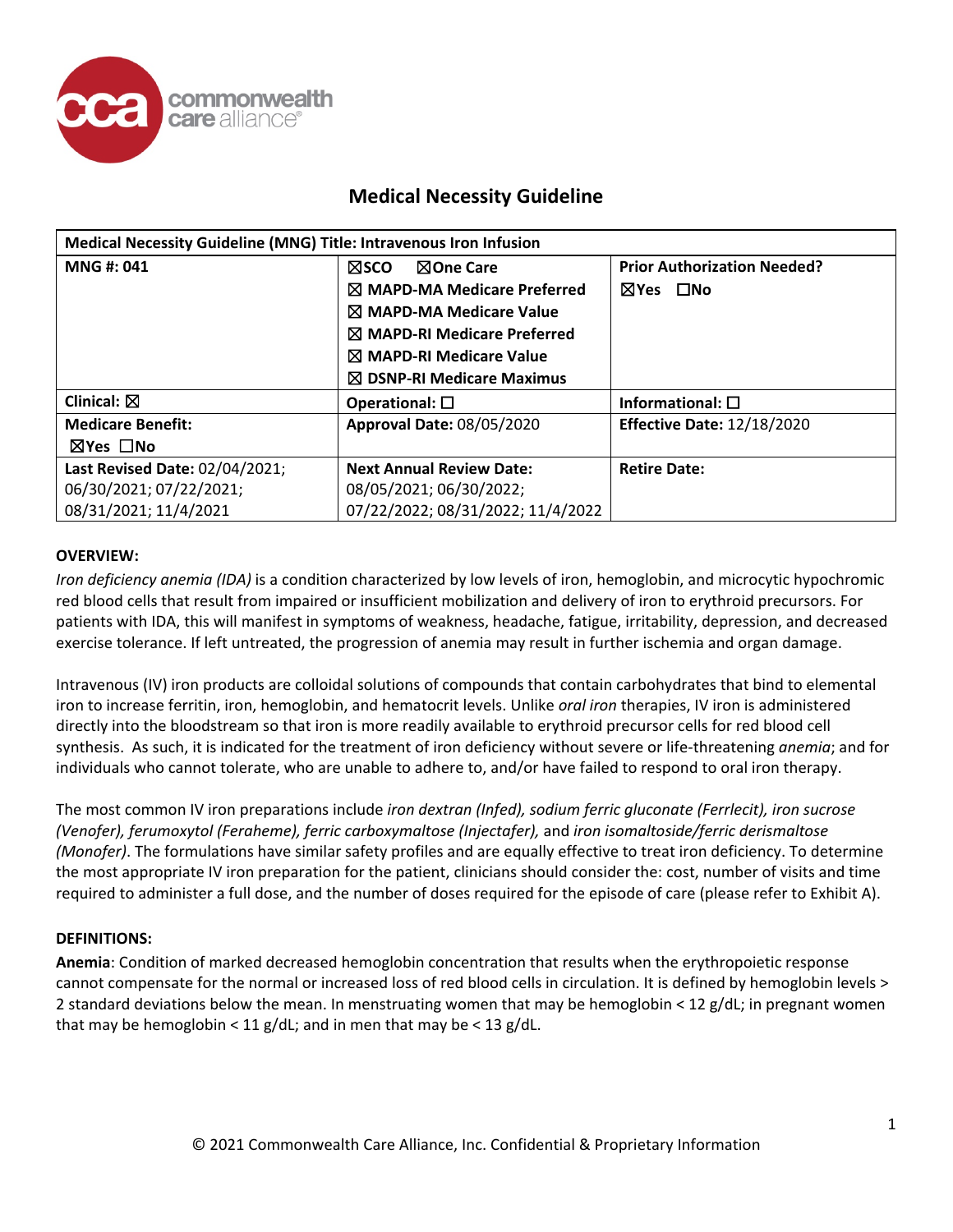

**Ferric Carboxymaltose (Injectafer)**: Iron replacement product that consists of colloidal iron (III) hydroxide in complex with carboxymaltose that helps release iron. It is indicated for the treatment of IDA in adult patients who have an intolerance or unsatisfactory response to oral iron, and has non-dialysis-dependent chronic kidney disease.

**Ferumoxytol (Feraheme)**: Iron replacement product that consists of a non-stoichiometric magnetite (superparamagnetic iron oxide) coated with a carbohydrate shell that helps to isolate the bioactive iron from plasma components. Ferumoxytol is indicated for treatment of IDA in adult patients who have an intolerance to oral iron and/or who have an unsatisfactory response to oral iron.

**Iron Deficiency Anemia (IDA)**: Condition that occurs when iron deficiency has progressed to iron-deficient erythropoiesis and anemia. It is characterized as absolute or functional iron deficiency. Absolute iron deficiency is defined as a serum ferritin < 30 ng/mL or transferrin saturation (TSAT) < 15%. Functional iron deficiency is defined as a serum ferritin < 100 ng/mL and TSAT < 20% with symptoms related to this measurement.

**Iron Dextran (Infed)**: Iron replacement product that contains a complex of ferric hydroxide and dextran that helps to release circulating iron. Iron dextran is indicated for the treatment of IDA in adult and pediatric patients ≥ four months, who have an intolerance to oral iron and who have an unsatisfactory response to oral iron.

**Iron Isomaltoside/Ferric Derisomaltose (Monofer)**: Iron replacement product that contains the complex of iron (III) hydroxide and derisomaltose which allows for the tight binding and slow release of labile free iron. Iron isomaltoside/ Ferric derisomaltose is indicated for the treatment of IDA in adult patients who have an intolerance to oral iron, who have had an unsatisfactory response to oral iron, and who have non-hemodialysis dependent chronic kidney disease.

**Iron Sucrose (Venofer)**: Iron replacement product that contains the complex of polynuclear iron (III)- hydroxide in sucrose. It is indicated for the treatment of IDA in patients with chronic kidney disease (who are non-dialysis-dependent, hemodialysis-dependent, or peritoneal dialysis-dependent).

**Oral Iron**: Iron replacement product that is used as the first-line treatment for IDA without complicating comorbid conditions. It must be absorbed through the gastrointestinal tract. This administration method avoids the need for intravenous access and eliminates the potential for infusion reactions. The most common products include ferric maltol, ferrous fumarate, ferrous gluconate, ferrous sulfate, and polysaccharide iron complex.

**Sodium Ferric Gluconate (Ferrlecit)**: Iron replacement product that contains a stable sodium salt of ferric ion carbohydrate complex which is used to replete the body content of iron. It is indicated for the treatment of iron deficiency anemia in adult and pediatric patients ≥ six years old, who have chronic kidney disease and are receiving hemodialysis or receiving supplemental epoetin therapy.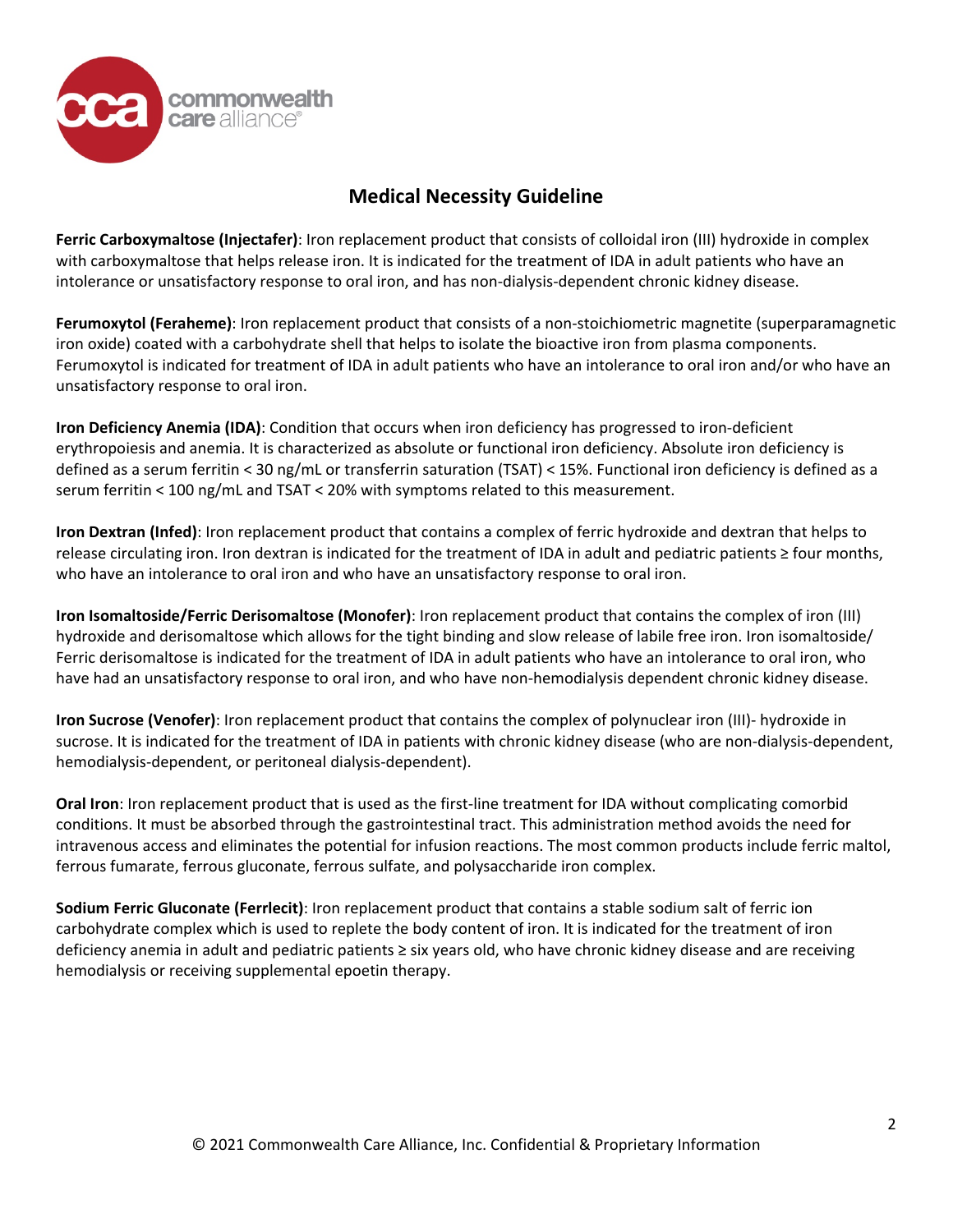

#### **DECISION GUIDELINES:**

#### **Clinical Coverage Criteria:**

Commonwealth Care Alliance may cover **intravenous iron infusions** for their specific FDA-labelled indication(s), when all of the following criteria are met:

- Documentation of the diagnosis and rationale (e.g. inclusion of symptoms, clinical features and laboratory values) of the medical necessity of IV iron therapy,
- The use of the IV iron therapy adheres to the U.S. Food and Administration indication and dosing guidelines,
- Documentation that the member has a history of intolerance, hypersensitivity, contraindication, and/or failure to respond to oral iron therapy (within the last three months), AND
- Documentation that the member has a pathological or anatomical presentation that interferes with oral iron absorption OR may cause exacerbation of an underlying gastrointestinal disorder, OR
	- o Examples include: Inflammatory bowel disease, short bowel/short gut syndrome, post-gastric bypass surgery, patients with high hepcidin level, or patients with iron refractory IDA
- For members who have ongoing iron losses where oral iron replenishment or supplementation is inadequate or contraindicated

Commonwealth Care Alliance may consider **intravenous iron infusions** according to their FDA-labelled indication, as medically necessary, once the mentioned criteria have been met for the following conditions:

- Iron deficiency anemia and where the member does not require dialysis,
- Iron deficiency anemia and where the member is receiving supplemental erythropoietin therapy,
- Iron deficiency with or without anemia and heart failure,
- Iron deficiency anemia due to heavy uterine bleeding,
- Chemotherapy-induced anemia and where the member is receiving supplemental erythropoietin therapy,
- Pregnancy and when member's iron stores are depleted such that the mother and/or fetus are at risk of adverse outcomes

### **LIMITATIONS/EXCLUSIONS:**

Commonwealth Care Alliance will limit the following:

- All IV iron therapies used for the episode of care must be in compliance with the U.S. Food and Drug Administration Guidelines for the specific product.
- A maximum of six (6) doses may be requested per authorization. Note that this is not specific to one calendar year. If the member's signs and symptoms continue to persist with no or minimal improvement, reauthorization requests will require review from a CCA medical director to determine the medical necessity of further IV iron therapy.

Commonwealth Care Alliance will not cover IV iron therapy, for the following conditions, but not limited to:

- Acute mountain sickness,
- Anemia of inflammation,
- Anemia of pregnancy that does not meet the criteria above,
- Post-partum anemia,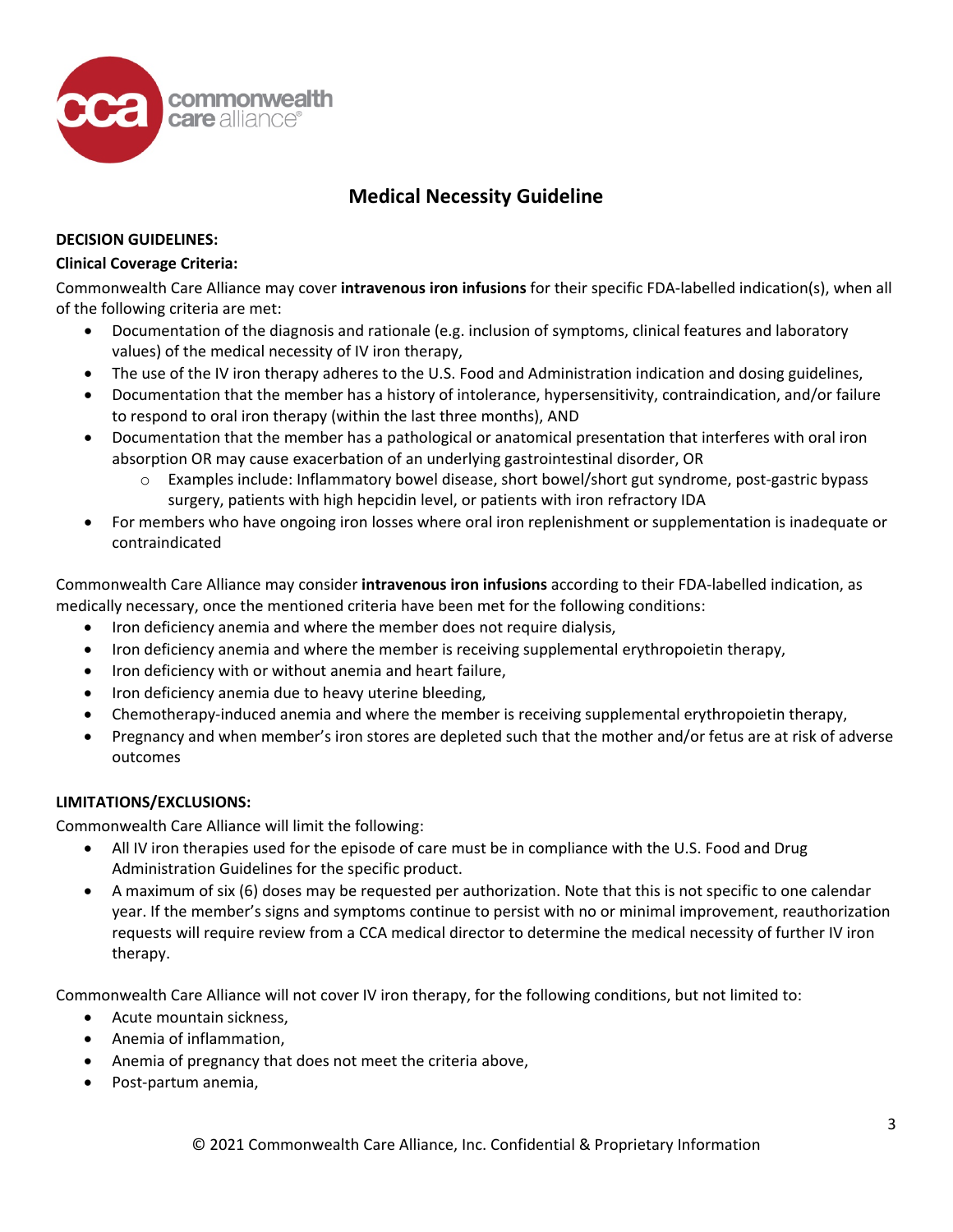

- Prophylactic use,
	- $\circ$  To improve function in non-anemic persons undergoing orthopedic surgery
	- o To prevent postoperative anemia in persons undergoing bariatric surgery
- Restless legs syndrome,
- Post-operative anemia following major surgery (with the exception of gastric bypass surgery),
- Hemodialysis
	- $\circ$  Note that IV iron therapy is bundled into hemodialysis care and is NOT covered separately as an identified and billable service
- Genetic hematochromatosis or hematochromatosis secondary to iron overload

### **AUTHORIZATION:**

The following list(s) of codes is provided for reference purposes only and may not be all inclusive. Listing of a code in this guideline does not signify that the service described by the code is a covered or non-covered health service. Benefit coverage for health services is determined by the member specific benefit plan document and applicable laws that may require coverage for a specific service. The inclusion of a code does not imply any right to reimbursement or guarantee claim payment. This Medical Necessity Guideline is subject to all applicable Plan Policies and Guidelines, including requirements for prior authorization and other requirements in Provider's agreement with the Plan (including complying with Plan's Provider Manual specifications).

| <b>HCPCS Code</b> | <b>Description</b>                                                                      |
|-------------------|-----------------------------------------------------------------------------------------|
| J1439             | Injection, ferric carboxymaltose, 1 mg                                                  |
| J2916             | Injection, sodium ferric gluconate complex in sucrose injection, 12.5 mg                |
| Q0138             | Injection, ferumoxytol, for treatment of iron deficiency anemia, 1 mg (non-esrd<br>use) |
| U1756             | Injection, iron sucrose, 1 mg                                                           |
| J1437             | Injection, ferric derisomaltose, 10 mg                                                  |
| J1750             | Injection, iron dextran, 50 mg                                                          |

### **REGULATORY NOTES:**

Medical Necessity Guidelines are published to provide a better understanding of the basis upon which coverage decisions are made. CCA makes coverage decisions on a case-by-case basis considering the individual member's health care needs. Pharmacy Medical Necessity Guidelines are developed for selected therapeutic classes or drugs found to be safe, but proven to be effective in a limited, defined population of patients or clinical circumstances. They include concise clinical coverage criteria based on current literature review, consultation with practicing physicians in the servicearea who are medical experts in the appropriate field, review of FDA and other government agency policies, and standards adopted by national accreditation organizations. The plan revises and updates Pharmacy Medical Necessity Guidelines annually, or more frequently if new evidence becomes available that suggests needed revisions. If at any time a CMS Local or National Coverage Determination (LCD or NCD) is published that conflicts with the criteria set forth herein, the NCD or LCD criteria shall supersede these criteria.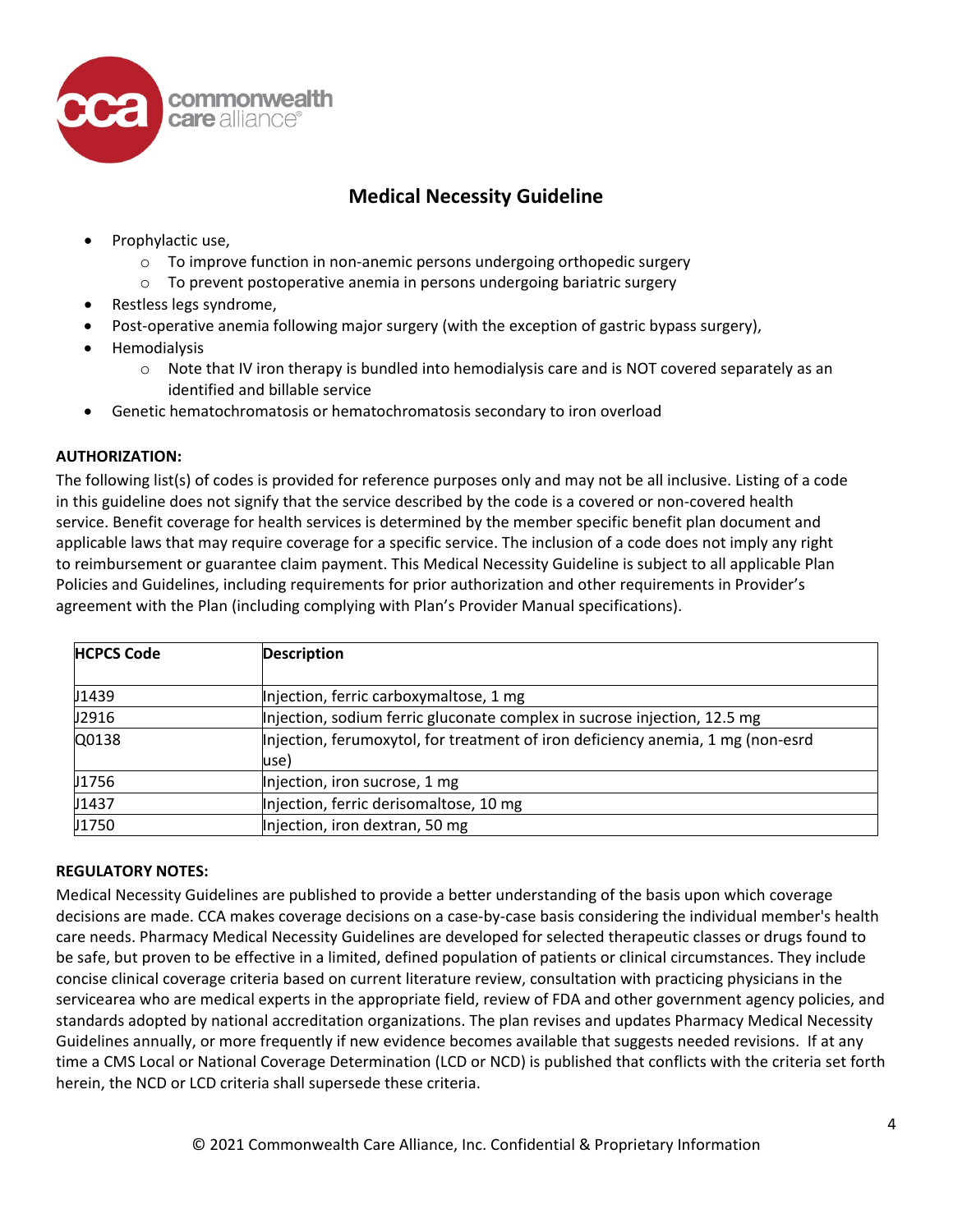

#### **Disclaimer:**

This Medical Necessity Guideline is not a rigid rule. As with all of CCA's criteria, the fact that a member does not meet these criteria does not, in and of itself, indicate that no coverage can be issued for these services. Providers are advised, however, that if they request services for any member who they know does not meet our criteria, the request should be accompanied by clear and convincing documentation of medical necessity. The preferred type of documentation is the letter of medical necessity, indicating that a request should be covered either because there is supporting science indicating medical necessity (supporting literature (full text preferred) should be attached to the request), or describing the member's unique clinical circumstances, and describing why this service or supply will be more effective and/or less costly than another service which would otherwise be covered. Note that both supporting scientific evidence and a description of the member's unique clinical circumstances will generally be required.

#### **RELATED REFERENCES:**

- 1. Adkinson, N., Strauss, W., Mcdougall, I., Bernard, K., Auerbach, M., Kaper, R., Chertow, G. & Krop, J. (2018). Comparative safety of intravenous ferumoxytol versus ferric carboxymaltose in iron deficiency anemia: A randomized trial. *American Journal of Hematology, 93*(5): 683-690.
- 2. Agarwal, R., Rizkala, A., Bastani, B., Kaskas, M., Leehey, D. & Besarab, A. (2006). A randomized controlled trial of oral versus intravenous iron in chronic kidney disease. *American Journal of Nephrology, 26*(5): 445-454.
- 3. Aksan, A., Isik, H., Radeke, H., Dignass, A. & Stein, J. (2017). Systematic review with network meta-analysis: Comparative efficacy and tolerability of different intravenous iron formulations for the treatment of iron deficiency anemia in patients with inflammatory bowel disease. *Alimentary Pharmacology and Therapeutics, 45*(10): 1303- 1318.
- 4. Auerbach, M. (2021). *Treatment of iron deficiency anemia in adults*. Retrieved from https://www.uptodate.com/contents/treatment-of-iron-deficiency-anemia-inadults?search=Intravenous%20iron%20products&source=search\_result&selectedTitle=1~150&usage\_type=default& display rank=1
- 5. Auerbach, M., James, S., Nicoletti, M., Lenowitz, S., London, N., Bahrain, H., Derman, R. & Smith, S. (2017). Results of the first American prospective study of intravenous iron in oral iron-intolerant iron-deficient gravidas. *American Journal of Medicine, 130*(12): 1402-1407.
- 6. Auerbach, M., Henry, D., Derman, R., Achebe, M., Thomsen, L. & Glaspy, J. (2019). A prospective, multi-center, randomized comparison of iron isomaltoside 1000 versus iron sucrose in patients with iron deficiency anemia; the FERWONIDA trial. *American Journal of Hematology, 94*(9): 1007-1014.
- 7. Avni, T., Bieber, A., Grossman, A., Green, H., Leibovici, L. & Gafter-Gvili, A. (2015). The safety of intravenous iron preparations: Systematic review and meta-analysis. *Mayo Clinic Proceedings, 90*(1): 12-23.
- 8. Centers for Medicare & Medicaid Services. (2021). *2021 ASP Drug pricing files.* Retrieved from https://www.cms.gov/medicare/medicare-part-b-drug-average-sales-price/2021-asp-drug-pricing-files
- 9. Center for Medicare and Medicaid Services. (2000). *Decision memo for Ferrlecit®: Intravenous iron therapy (CAG-00046N)*. Retrieved from https://www.cms.gov/medicare-coverage-database/details/nca-decisionmemo.aspx?NCAId=32&fromdb=true
- 10. Center for Medicare and Medicaid Services. (2001). *Decision memo for Venofer: Intravenous iron therapy (CAG-00080N).* Retrieved from https://www.cms.gov/medicare-coverage-database/details/nca-decisionmemo.aspx?NCAId=77&fromdb=true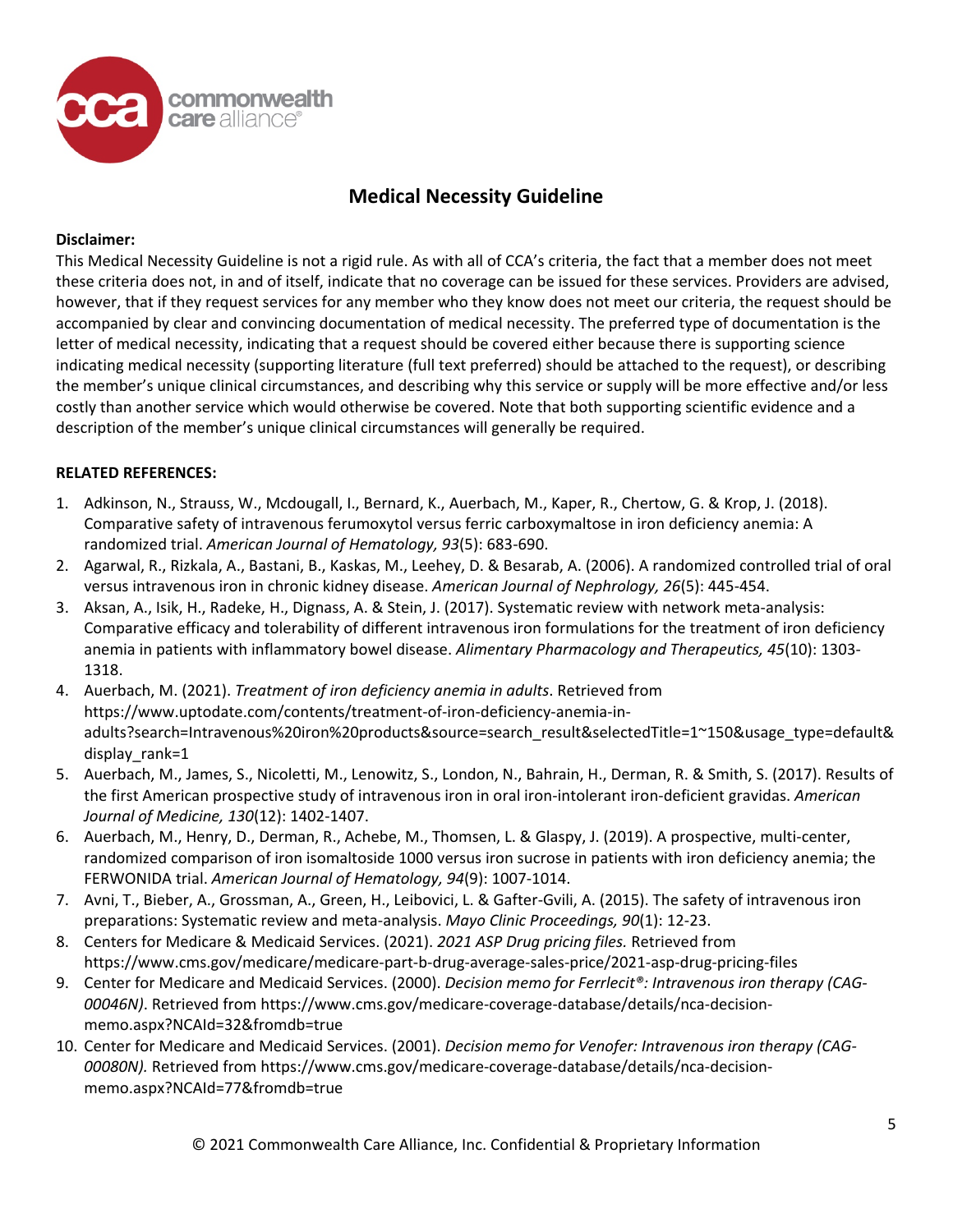

- 11. Center for Medicare and Medicaid Services. (2018). *Local coverage article: Parenteral iron administration coverage in non-dialysis usage (A55734)*. Retrieved from https://www.cms.gov/medicare-coverage-database/details/articledetails.aspx?articleId=55734&ver=4&DocID=A55734&bc=gAAAAAgAAAAA&
- 12. Center for Medicare and Medicaid Services. (2001). *National coverage determination (NCD) for intravenous iron therapy (110.10)*. Retrieved from https://www.cms.gov/medicare-coverage-database/details/ncddetails.aspx?NCDId=156
- 13. Clevanger, B., Gurusamy, K., Klein, A., Murphy, G., Anker, S. & Richards, T. (2016). Systematic review and metaanalysis of iron therapy in anaemic adults with chronic kidney disease: Updated and abridged Cochrane review. *European Journal of Heart Failure*, 18:774-785.
- 14. Derman, R., Roman, E., Modiano, M., Achebe, M., Thomsen, L. & Auerbach, M. (2017). A randomized trial of iron isomaltoside versus iron sucrose in patients with iron deficiency anemia. *American Journal of Hematology, 92*(3): 286-291.
- 15. Evstatiev, R., Alexeeva, O., Bokemeyer, B., Chopey, I., Felder, M., Gudehus, M., Iqbal, T., Khalif, I., Marteau, P., Stein, J. & Gasche, C. (2012). Ferric carboxymaltose prevents recurrence of anemia in patients with inflammatory bowel disease. *Clinical Gastroenterology and Hepatology, 11*(3): 269-277.
- 16. Fedorowicz, Z. & Aird, W. (2018). *Treatment of iron deficiency anemia in adults*. Retrieved from https://wwwdynamed-com.ahs.idm.oclc.org/management/treatment-of-iron-deficiency-anemia-in-adults
- 17. Gordon, M., Sinopoulou, V., Iheozor-Ejiofor, Z., Iqbal, T., Allen, P., Hoque, S., Engineer, J. & Akobeng, A. (2021). Interventions for treating iron deficiency anemia in inflammatory bowel disease. *Cochrane Database of Systematic Reviews*, 1: CD013529. DOI: 10.1002/14651858.CD013529.pub2.
- 18. Gurusamy, K., Nagendran, M., Broadhurst, J., Anker, S. & Richards, T. (2014). Iron therapy in anaemic adults without chronic kidney disease. *Cochrane Database Systemic Reviews,* (12), CD010640. Retrieved from https://doiorg.ahs.idm.oclc.org/10.1002/14651858.CD010640.pub2
- 19. Hetzel, D., Strauss, W., Bernard, K., Li, Z., Urboniene, A. & Allen, L. (2014). A phase III, randomized, open-label trial of ferumoxytol compared with iron sucrose for the treatment of iron deficiency anemia in patients with a history of unsatisfactory oral iron therapy. *American Journal of Hematology, 89*(6): 646-650.
- 20. Lee, T., Clavel, T., Smirnov, K., Schmidt, A., Lagkouvardos, I., Walker, A., Lucio, M., Michalke, B., Schmitt-Kopplin, P., Fedorak, R. & Haller, D. (2017). Oral versus intravenous iron replacement therapy distinctly alters the gut microbiota and metabolome in patients with IBD. *Gut, 66*(5): 863-871.
- 21. Miles, L., Litton, E., Imberger, G. & Story, D. (2019). Intravenous iron therapy for non-anaemic, iron-deficient adults. *Cochrane Database of Systematic Reviews*, 12:CD013084.
- 22. Ng, O., Keeler, B., Mishra, A., Simpson, J., Neal, K., Al-Hassi, H., Brookes, M. & Acheson, A. (2019). Iron therapy for preoperative anaemia. *Cochrane Database Systematic Reviews, 12*(12): CD011588.
- 23. O'Lone, E., Hodson, E., Nistor, I., Bolignano, D., Webster, A. & Craig, J. (2019). Parenteral versus oral iron therapy for adults and children with chronic kidney disease. *Cochrane Database Systematic Review, 2*(2):CD007857.
- 24. Pavord, S., Daru, J., Prasannan, N., Robinson, S., Stanworth, S. & Girling, J. (2020). UK Guidelines on the management of iron deficiency in pregnancy. *British Journal of Haematology, 188*(6): 819-830.
- 25. Peyrin-Biroulet, L., Williet, N. & Cacoub, P. (2015). Guidelines on the diagnosis and treatment of iron deficiency across indications: A systematic review. *American Journal of Clinical Nutrition, 102*(6): 1585-94.
- 26. Rampton, D., Folersen, J., Fishbane, S., HEdenus, M., Howaldt, S., Locatelli, F., Patni, S., Szebeni, J. & Weiss, G. (2014). Hypersensitivity reactions to intravenous iron: Guidance for risk minimization and management. Haematologica, 99(11): 1671-1676.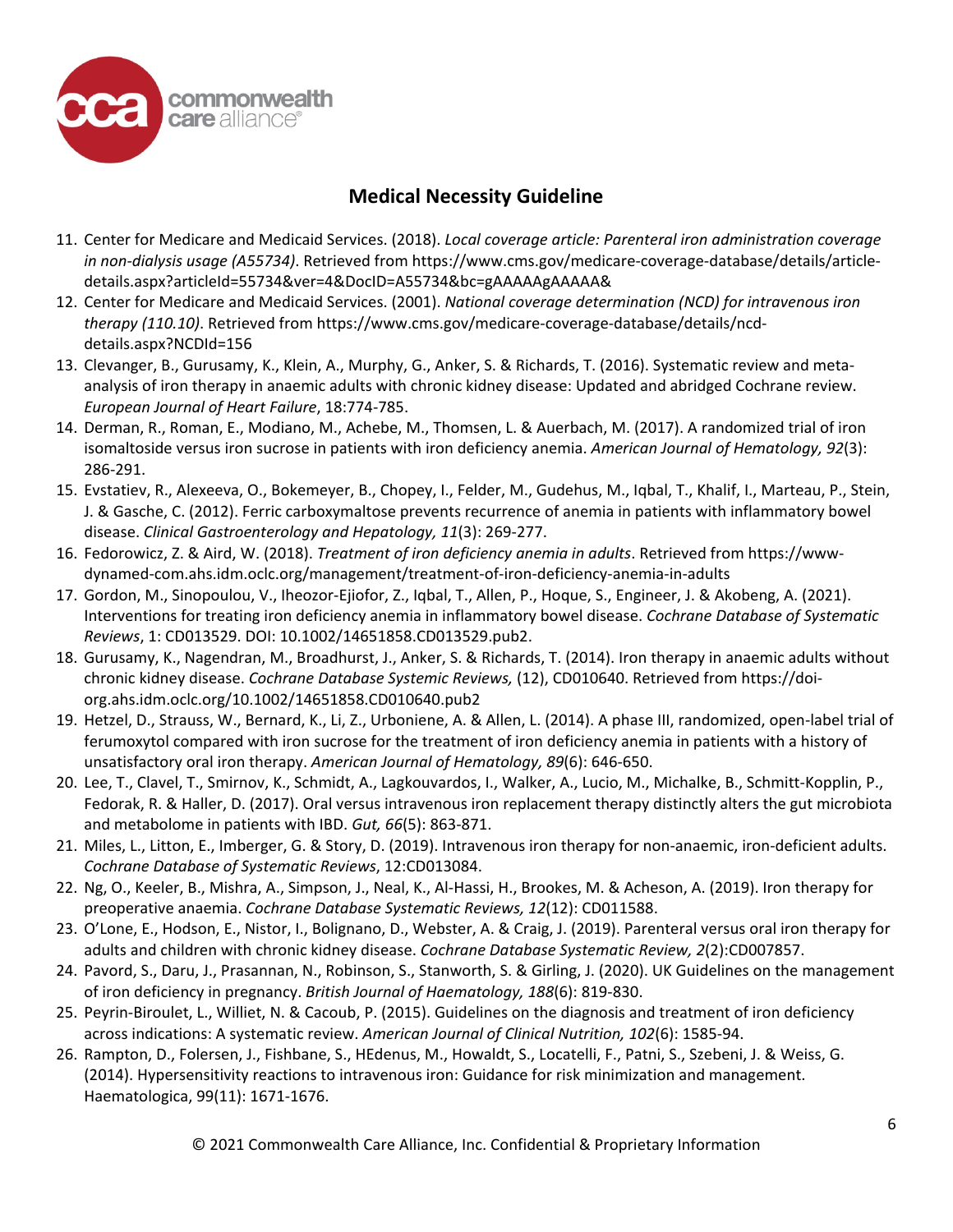

- 27. Reveiz, L., Gyte, G., Cuervo, L. & Casasbuenas, A. (2011). Treatments for iron-deficiency anaemia in pregnancy. *Cochrane Database Systematic Review*, Oct 5;(10): CD003094.
- 28. Seid, M., Derman, R., Baker, J., Banach, W., Goldberg, C. & Rogers, R. (2008). Ferric carboxymaltose injection in the treatment of postpartum iron deficiency anemia: A randomized controlled clinical trial. *American Journal of Obstetrics and Gynecology, 199*(4): 1-7.
- 29. Strauss, W., Dahl, N., Li, Z., Lau, G. & Allen, L. (2016). Ferumoxytol versus iron sucrose treatment: A post-hoc analysis of randomized controlled trials in patients with varying renal function and iron deficiency anemia*. BMC Hematology*, 16:1-10.
- 30. UpToDate. (2021). *Intravenous iron products (use in adults).* Retrieved from https://www.uptodate.com/contents/image?imageKey=HEME%2F106130&topicKey=HEME%2F7148&source=see\_li nk
- 31. U.S. Food and Drug Administration. (2018). *Feraheme (ferumoxytol injection), for intravenous use.* Retrieved from https://www.accessdata.fda.gov/drugsatfda\_docs/label/2018/022180s009lbl.pdf
- 32. U.S. Food and Drug Administration. (2011). *Ferrlecit (sodium ferric gluconate complex in sucrose injection).* Retrieved from https://www.accessdata.fda.gov/drugsatfda\_docs/label/2011/020955s013s015lbl.pdf
- 33. U.S. Food and Drug Administration. (2009). *Infed (iron dextran injection USP).* Retrieved from https://www.accessdata.fda.gov/drugsatfda\_docs/label/2021/017441s179lbl.pdf
- 34. U.S. Food and Drug Administration. (2021). *Injectafer® (ferric carboxymaltose injection), for intravenous use.* Retrieved from https://www.accessdata.fda.gov/drugsatfda\_docs/label/2021/203565s014lbl.pdf
- 35. U.S. Food and Drug Administration. (2020). *Monoferric (ferric derisomaltose) injection, for intravenous use.* Retrieved from https://www.accessdata.fda.gov/drugsatfda\_docs/label/2020/208171s000lbl.pdf
- 36. U.S. Food and Drug Administration. (2021). *Venofer (iron sucrose) injection, for intravenous use.* Retrieved from https://www.accessdata.fda.gov/drugsatfda\_docs/label/2017/021135s032lbl.pdf
- 37. U.S. National Library of Medicine. (2021). *INFED- Iron dextran injection.* Retrieved from https://dailymed.nlm.nih.gov/dailymed/drugInfo.cfm?setid=abacb7fa-2fc2-471e-9200-944eeac8ca2a
- 38. U.S. National Library of Medicine. (2021). *FERAHEME- ferumoxytol injection.* Retrieved from https://dailymed.nlm.nih.gov/dailymed/drugInfo.cfm?setid=32b0e320-a739-11dc-a704-0002a5d5c51b
- 39. U.S. National Library of Medicine. (2021). *FERRLECIT- Sodium ferric gluconate complex injection.* Retrieved from https://dailymed.nlm.nih.gov/dailymed/drugInfo.cfm?setid=1fe028ff-42ac-4329-b1a5-a9dadfcb79f6
- 40. U.S. National Library of Medicine. (2021). *INJECTAFER- Ferric carboxymaltose injection, solution. Retrieved* from https://dailymed.nlm.nih.gov/dailymed/drugInfo.cfm?setid=517b4a19-45b3-4286-9f6a-ced4e10447de
- 41. U.S. National Library of Medicine. (2021). *MONOFERRIC- ferric derisomaltose injection, solution.* Retrieved from https://dailymed.nlm.nih.gov/dailymed/drugInfo.cfm?setid=55859d2d-0456-4fa9-b41f-f535accc97db
- 42. U.S. National Library of Medicine. (2021). *VENOFER- Iron sucrose injection, solution.* Retrieved from https://dailymed.nlm.nih.gov/dailymed/lookup.cfm?setid=626dc9e5-c6b4-4f9c-9bf4-774fd3ae619a
- 43. Vadhan-Raj, S., Strauss, W., Ford, D., Bernard, K., Boccia, R., Li, J. & Allen, L. (2014). Efficacy and safety of IV ferumoxytol for adults with iron deficiency anemia previously unresponsive to or unable to tolerate oral iron. *American Journal of Hematology, 89*(1): 7-12.
- 44. Wang, C., Graham, D., Kane, R., Xie, D., Wernecke, M., Levenson, M., MaCurdy, T., Houstoun, M., Ryan, Q., Wong, S., Mott, K., Sheu, T., Limb, S., Worrall, C., Kelman, J. & Reichman, M. (2015). Comparative risk of anaphylactic reactions associated with intravenous iron products*. JAMA, 314*(19): 2062-2068.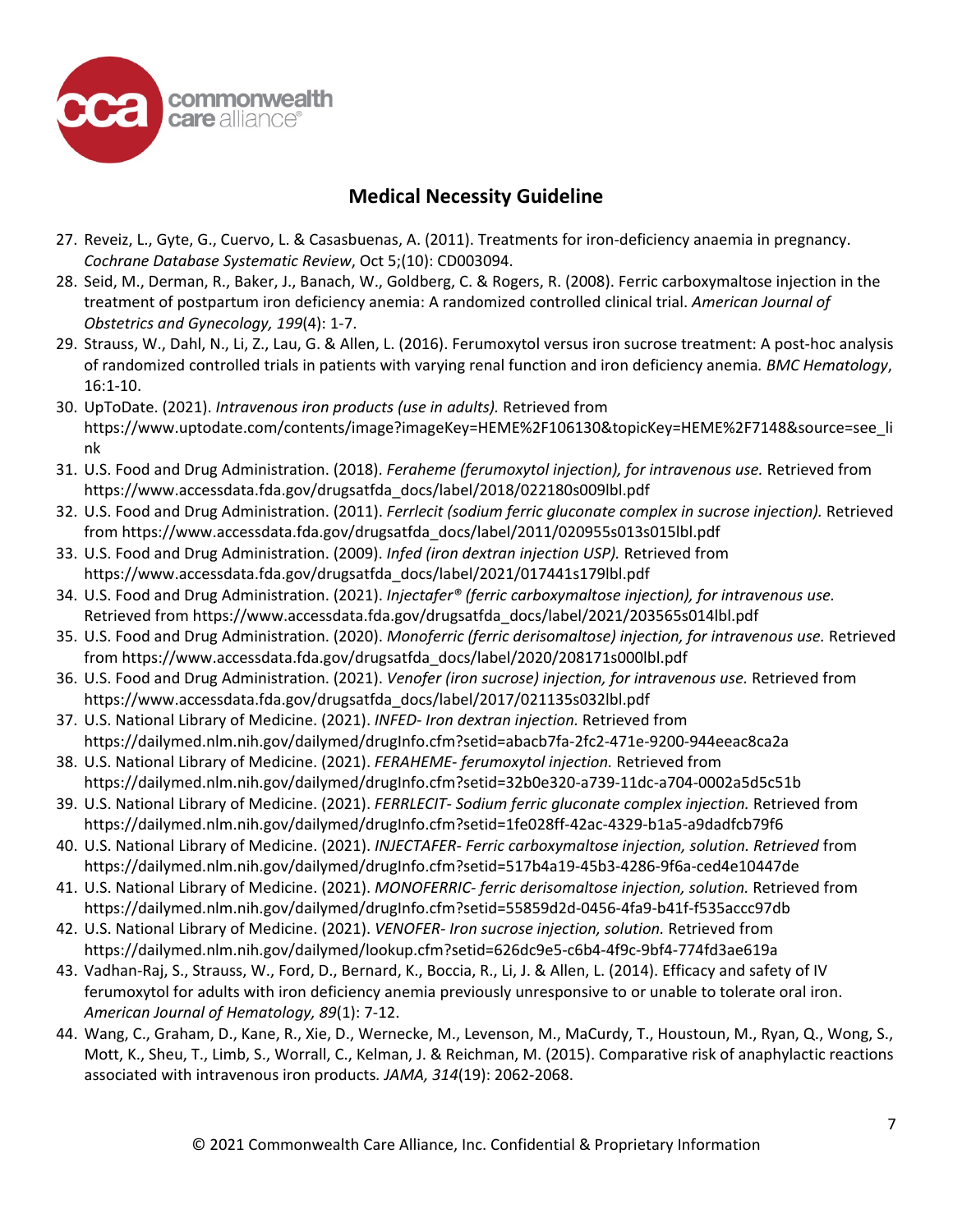

45. Wolf, M., Rubin, J., Achebe, M., Econs, M., Peacock, M., Imel, E., Thomsen, L., Carpenter, T., Weber, T., Brandenberg, V. & Zoller, H. (2020). Effects of iron isomaltoside vs. ferric carboxymaltose on hypophosphatemia in iron-deficiency anemia: Two randomized clinical trials. *JAMA, 323*(5):432-443.

#### **ATTACHMENTS:**

| <b>EXHIBIT A:</b>       |  |
|-------------------------|--|
| <b>EXHIBIT B</b><br>EVI |  |

#### **REVISION LOG:**

| <b>REVISION</b> | <b>DESCRIPTION</b>                                                                                     |  |
|-----------------|--------------------------------------------------------------------------------------------------------|--|
| <b>DATE</b>     |                                                                                                        |  |
| 08/31/2021      | In limitations/exclusions, revised to: "A maximum of six (6) doses may be requested per authorization. |  |
|                 | Note that this is not specific to one calendar year. If the member's signs and symptoms continue to    |  |
|                 | persist with no or minimal improvement, reauthorization requests will require review from a CCA        |  |
|                 | medical director to determine the medical necessity of further IV iron therapy."                       |  |
| 07/15/2021      | In limitations/exclusions, addition of "After such time, if the member's signs and symptoms continue   |  |
|                 | to persist, review from a medical director will be required to determine the medical necessity of      |  |
|                 | further IV iron therapy."                                                                              |  |
| 07/13/2021      | Clinical Coverage Criteria: addition of "all of the following"                                         |  |
| 06/30/2021      | Definitions: Addition of anemia, ferric carboxymaltose, ferumoxytol, iron deficiency anemia, iron      |  |
|                 | dextran, iron isomaltoside/ferric derisomaltose, iron sucrose, oral iron, and sodium ferric gluconate. |  |
|                 | Clinical coverage criteria: Defined which IV iron therapies would be covered, under what criteria, and |  |
|                 | for which conditions. Limitations/Exclusions: Moved the previous clinical coverage criteria            |  |
|                 | authorization information. Added genetic hematochromatosis to the exclusion criteria. Authorization:   |  |
|                 | Addition of the applicable HCPCS codes.                                                                |  |